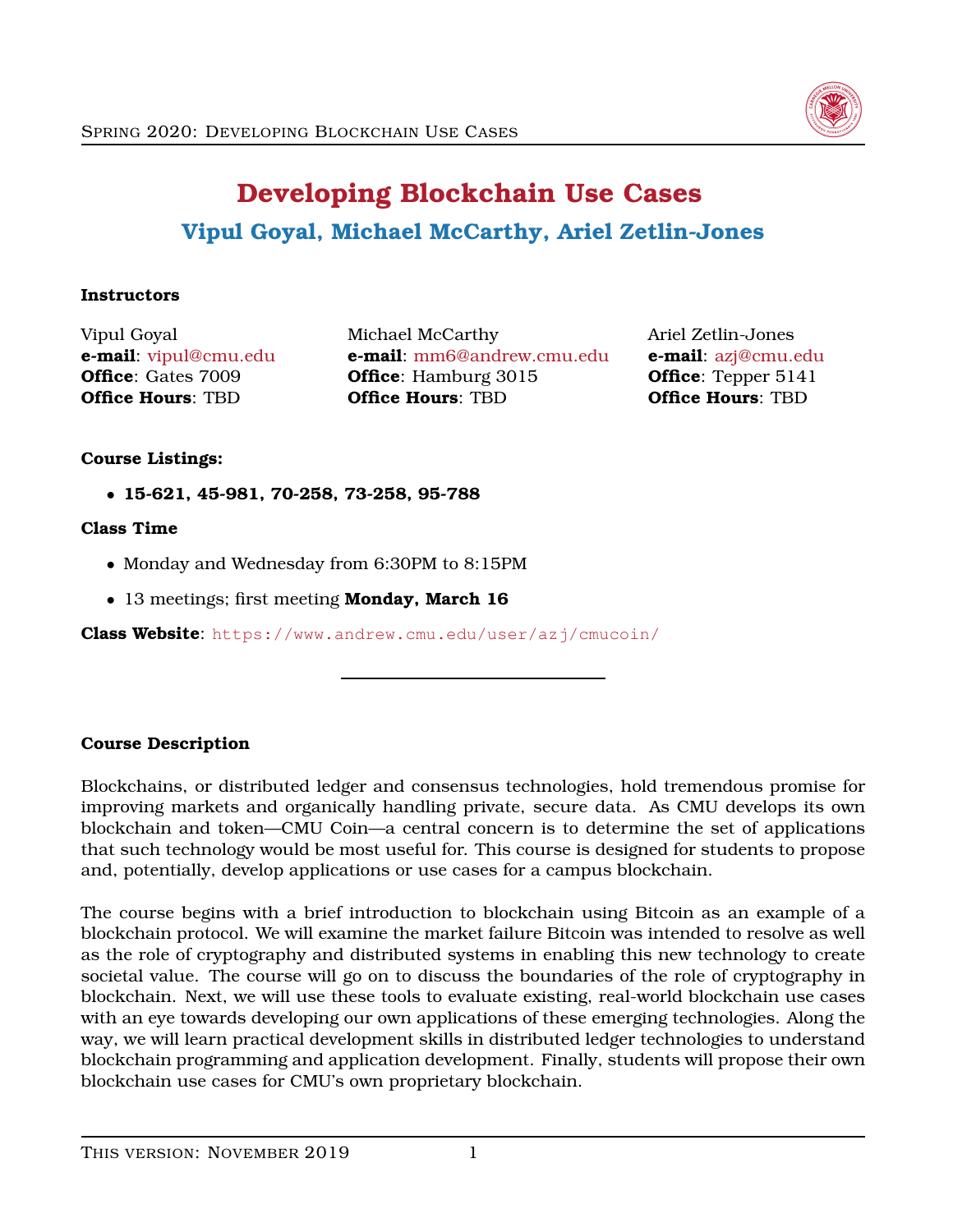

## **Learning Objectives:**

By the end of this course, students will be able to...

- 1. ...describe the intrinsic value of leading cryptocurrencies, Bitcoin and Ethereum;
- 2. ...explain the role cryptography plays in securing blockchain-based cryptocurrencies;
- 3. ...understand and program a smart contract on the Ethereum test network;
- 4. ...build a Decentralized Application running on a decentralized peer-to-peer network;
- 5. ...understand risks to the usefulness of different blockchains;
- 6. ...propose and evaluate use cases for a new blockchain and/or cryptocurrency.

## **Prerequisites:**

While the course will not be overly technical on any specific dimension, it will be hands on and you will need to be creative. Therefore, **while there are no formal prerequisites, we expect students to have a background in economics, cryptography, or computer science and all students should have some basic comfortability with programming.** The overall goal is to deliver enough knowledge about the potential and capabilities of blockchain technologies to enable students interested in this space to develop their own uses cases or applications.

## **Requirements and Grading:**

The course deliverables will count toward the final grade according to the following distribution:

- Course Project: 30%
- Assignments: 20%
- Labs (1-3): 40%
- Class participation: 10%

Students will submit their assignments and course project in groups of 4 or less for the duration of the mini. In addition, students will *individually* complete labs designed to augment what we do in class and help you make progress toward your final project during the mini.

The course project consists of a proposed use case for CMU Coin. All projects will require (i) a proposed application and (ii) a program. Groups may choose to emphasize their proposal or their developed program in the sense that we will accept "psuedo-code"—or a descriptive explanation of what a fully developed program should do to implement students' proposed application—as long as students have a well developed market application. Alternatively, to the extent that students deliver a fully developed program, they may submit a shorter description of their proposed application and any associated risks. Groups will present their proposed application and code in class at the end of the Mini.

Participation based (objectively) on class attendance and (subjectively) on in class engagement.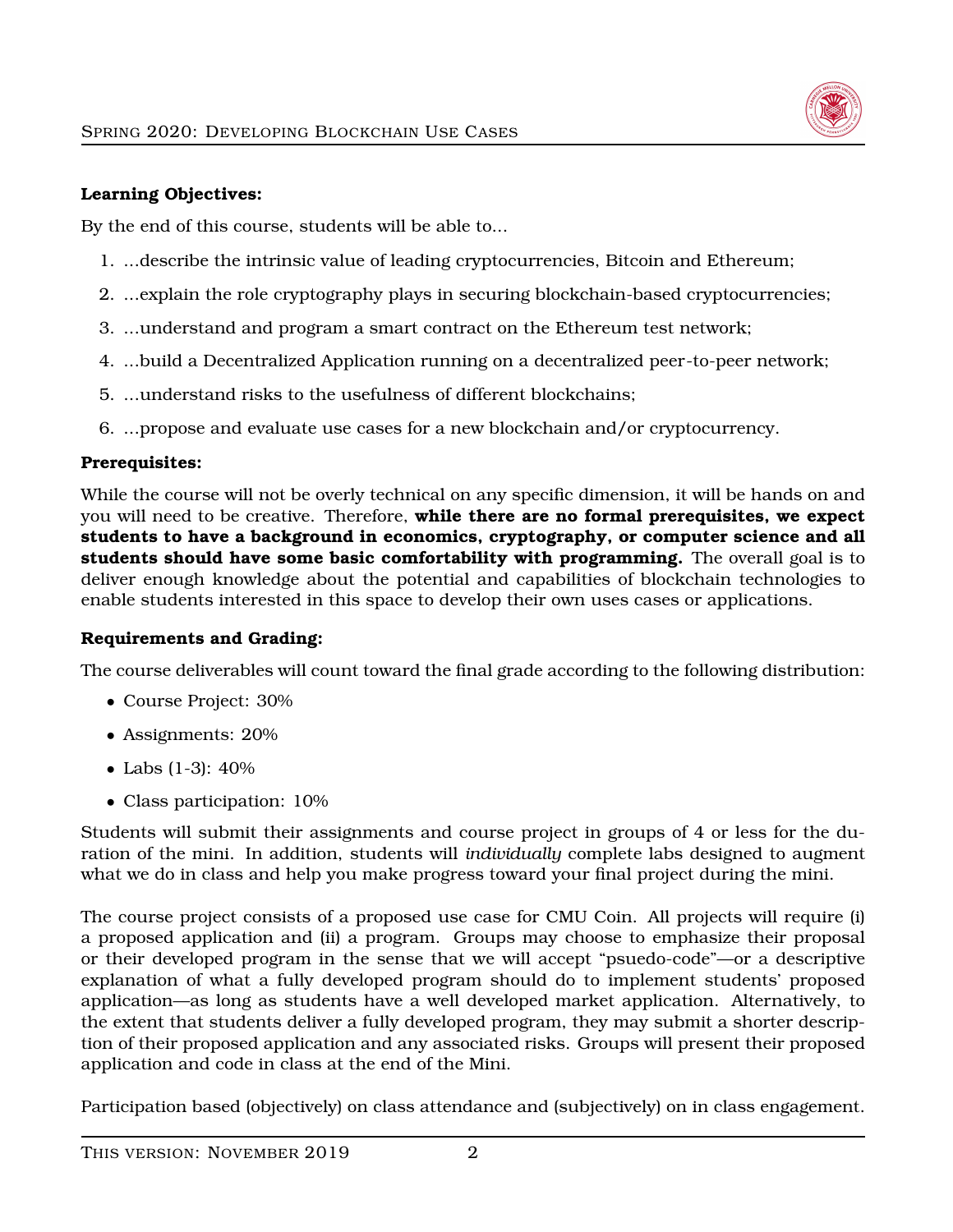

## TENTATIVE SCHEDULE

#### **Week 1: Introduction to Blockchain.**

- Case Study: Bitcoin.
- Distributed Ledger technologies. Blockchain. Cryptography. Consensus Mechanisms. Public vs Permissioned blockchains.
- Lab 1: Installing Truffle and Ganache and deploying your first smart contract.

#### **Week 2: Ethereum and Cryptography**

- Ethereum vs. Bitcoin. Smart Contracts.
- Public Key Encryption. Digital Signatures. Hash Functions.
- Assignment 1: Logic and Challenges of Smart Contracts.

#### **Week 3: Cryptography and Sample Proposals**

- Zero-Knowledge Proofs. Secure Multi-Party computation.
- Sample Proposals: Guaranteed backing through Point-of-Sale. Course Enrollment Credits. Creating a market for the Campus Parking Waitlist.
- Lab 2: Deploying and interacting with a token contract.
- Assignment 2: Brief pitch about potential CMU Coin Use Case.

#### **Week 4: Introduction to Solidity and Smart Contracts**

• Smart contract programming architecture. Programming, deployment and execution. Solidity and Remix.

#### **Week 5: DApps**

- Decentralized Applications running on peer-to-peer networks. Dapp User interfaces.
- Lab 3: Interacting with smart contracts via the web.

#### **Week 6: Case Study and Lab 4**

- Case Study: Ripple. Global payments networks. Ripple Protocol Consensus Mechanism. XRP. Competitive Risk landscape. Regulatory risk landscape.
- Lab 4: Open and defined by student groups.

#### **Week 7: Presentations**

• Student Presentations I & II